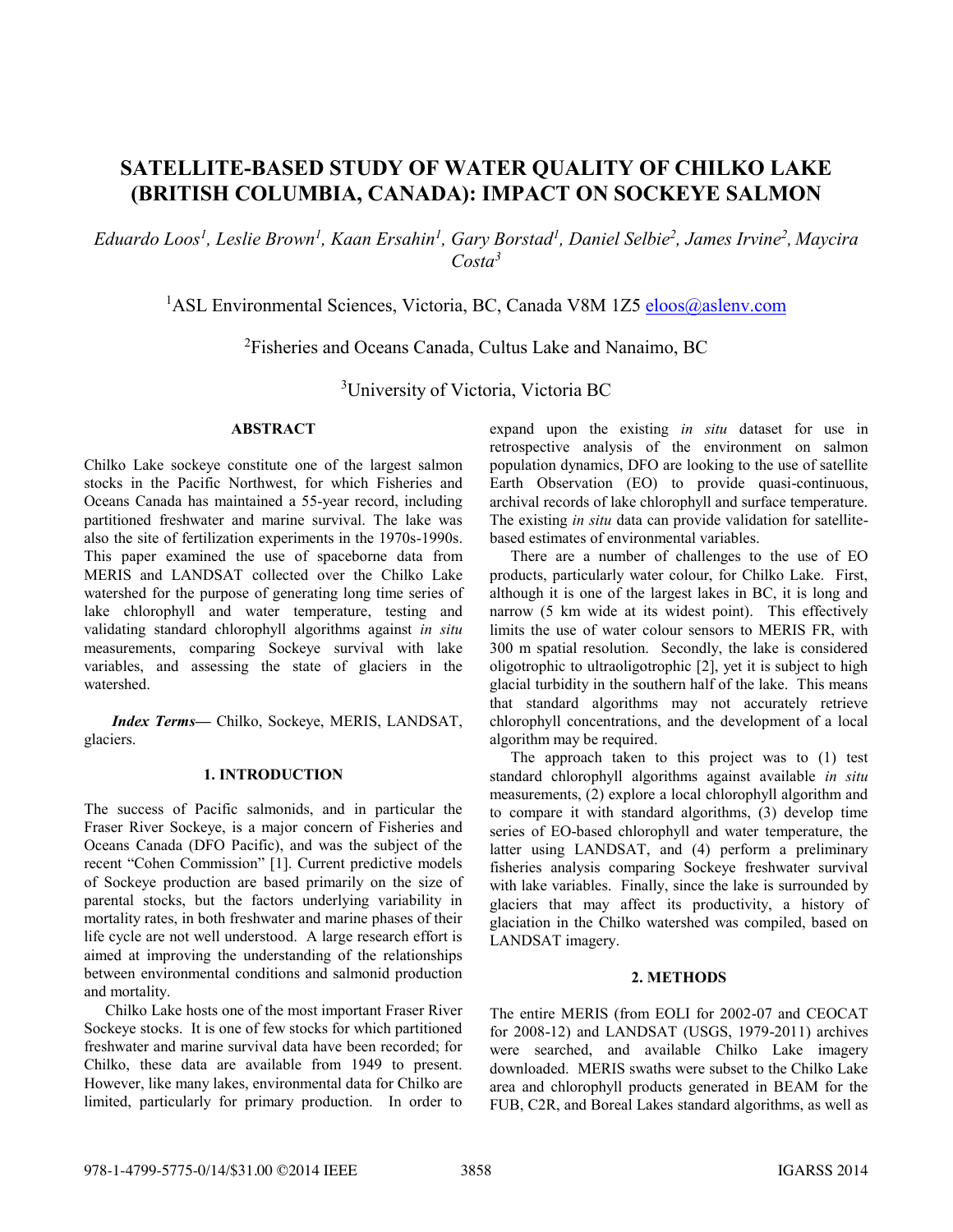FLH. The BEAM Cloud Probability Processor was also used to provide a standard estimate of cloud cover. Products were navigated and clouds masked based on the cloud probability flag "2" (probability of cloud less than 0.2). Chlorophyll concentration estimates were extracted from nine locations matching DFO field sampling conducted between 2009 and 2011, and validated using 16 scenes that were acquired within four days of *in situ* sampling. LANDSAT data were subset to the Chilko Lake area and thermal band 6 was calibrated to surface temperature using PCI Geomatica's ATCOR2T. Temperature estimates were extracted from the DFO sampling locations and validated against *in situ* measurements acquired between 1984 and 2011.

In July 2012, *in situ* field data were collected in support of the development of a local algorithm for chlorophyll. Hyperspectral measurements of apparent optical properties (AOPs) were made using Satlantic HyperPRO and HyperSAS sensors, and inherent optical properties (IOPs) using WET Labs ac-S sensor. Water samples were collected simultaneously for laboratory analysis of CDOM absorption, photosynthetic pigment concentration, and suspended organic and inorganic sediment concentrations. HYDROLIGHT radiative transfer model was later used to generate further AOPs from *in situ* IOPs. These modelled AOPs were then compared with the *in situ* AOPs to assess the accuracy and validity of the model. The validated model was subsequently used to generate a lookup table from which concentrations of chlorophyll and inorganic sediments, and CDOM absorption could be estimated from reflectance. Validation of predicted concentrations was performed using monthly measurements of surface reflectance collected with and ASD handheld spectrometer and *in situ* water sampling between May and October, 2012.

In the original project plan, the local chlorophyll algorithm calculated from HYDROLIGHT modeling was to be applied to MERIS imagery for which a local atmospheric correction had also been applied. The development of the atmospheric correction algorithm was to be based on MERIS overpass(es) close in time to the May-October sampling. Due to unfortunate demise of the MERIS instrument in April 2012, this was not possible; so instead, a variety of standard atmospheric correction algorithms were applied to the 16 archive MERIS scenes for which *in situ* chlorophyll estimates were available. The local chlorophyll algorithm was applied to the suite of atmospherically corrected scenes, and the chlorophyll predictions compared with the *in situ* concentrations.

For the fisheries analysis, the best chlorophyll product from the local and standard validation analysis was compiled into a time series spanning June 2002 to April 2012. Data were binned from daily to 8-day and monthly temporal resolutions and a number of metrics derived, including the timing of bloom initiation and peak annual chlorophyll.

A glacier time series was built from the LANDSAT optical data based on the algorithm of Bolch *et al.* [3] for snow and ice. As this algorithm does not differentiate between seasonal snow/ice and glacier, the glacier extent was expressed as the minimum snow/ice extent in late summer. Time series were constructed for three areas of the watershed with different slope aspects and drainage.

## **3. RESULTS**

## **3.1. Algorithm**

Of the standard and local chlorophyll algorithms tested, the best match to *in situ* concentration estimates was obtained using the C2R algorithm version 1.3.2 (3 versions of the C2R algorithm were tested), with an overall  $r^2$  of 0.55. This algorithm performed very well given the low chlorophyll concentrations (0 to 1.2 mg m<sup>-3</sup> chlorophyll *a*), even in water of moderately high turbidity (up to  $6 \text{ mg } l^{-1}$  suspended minerals). The local algorithm consistently overestimated chlorophyll calculated from both field measurements and MERIS imagery, suggesting a miscalibration of the IOP. LANDSAT-based water temperature estimates were on average correct, but with a rather large RMS error of  $2.5^{\circ}$  C. Seasonality played a role in the error, with LANDSAT temperatures generally warmer than *in situ* measurements in the summer and cooler in spring and fall (no *in situ* measurements were made in the winter). Variability of the temperature gradients between the surface microlayer observed by LANDSAT and the subsurface measurements made *in situ* may be responsible for this discrepancy.

## **3.2. Chlorophyll time series**

Figure 1 shows the 8-day, C2R chlorophyll time series averaged over the entire lake. An average canonical cycle fitted to the time series shows an annual minimum in mid-April and a maximum in early September. The magnitude of the seasonal maximum is only  $0.7 \text{ mg m}^3$ , consistent with the lake's oligotrophic status, with an absolute 8-day maximum of 1.7 mg  $m<sup>3</sup>$  recorded in 2002. The timing of phytoplankton bloom initiation appears to be remarkably consistent from year to year, with slightly earlier than average blooms in 2009 and 2010, and a late bloom in 2011.

An analysis of the linkages between lake chlorophyll and Chilko sockeye freshwater production showed that:

- early blooms in the freshwater phase seemed to produce larger smolts;
- freshwater survival is higher with early blooms in the north end of the lake;
- early spring primary production was associated with larger smolts but worse freshwater and smolt survival;
- strong summer primary production improves growth, freshwater survival and smolt survival (exact timing varies);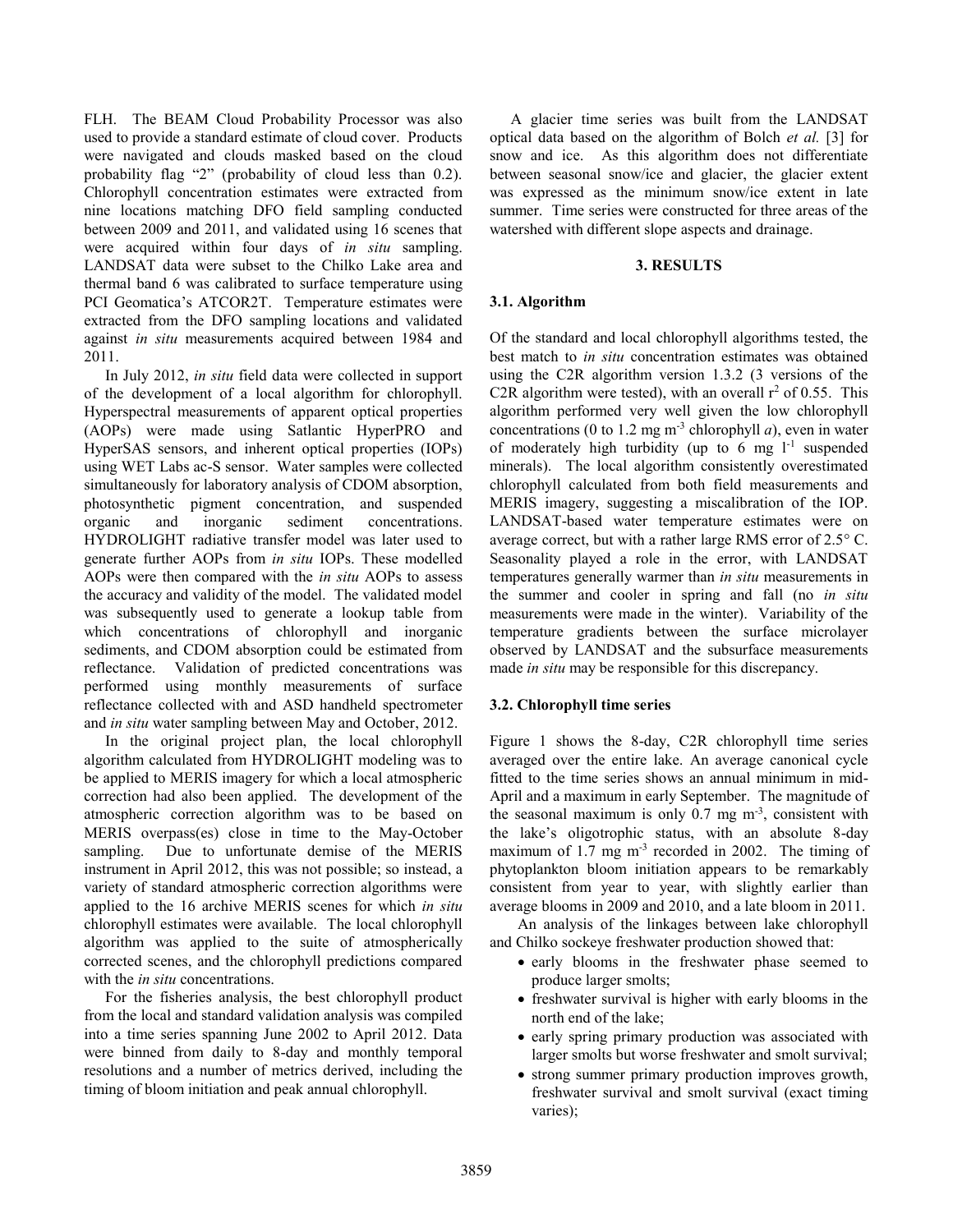

Figure 1. 8-day C2R chlorophyll time series for Chilko Lake derived from MERIS, showing the calculated average seasonal cycle (black line) and timing estimates for phytoplankton bloom initiation, based on two variants of the algorithm of Siegel *et al.* [4] (red and yellow circles).

- strong early spring primary production in smolt year yielded better smolt survival;
- there was no significant relationship between annual chlorophyll and freshwater survival or smolt size; and
- cumulative chlorophyll relationships echoed other findings: smolt size and smolt survival tied to total chlorophyll biomass during main growing season.

## **3.3. Glacier time series**

Glacier analysis revealed significant recession in all three areas studied, over the period 1985-2010. Based on LANDSAT, the average rate of retreat was 0.46% per year in Franklin Arm, 0.47% per year in South Arm East and 0.24% per year in South Arm West (Figure 2).

#### **4. CONCLUSIONS**

Results are in general agreement with the findings of the lake fertilization experiment in the late 1980s and early 1990s: that nutrient enrichment and the subsequent increase in primary productivity led to increased smolt size and increased adult returns. Spatial patterns of the observed correlations are also consistent with what is known about Chilko Sockeye biology – that they spawn at the north end of the lake and subsequently distribute southward during their freshwater year. Many of the relationships were stronger at the north end of the lake and weaker in Franklyn Arm and the south end.

The glacier analysis showed a significant recession in three glaciers in the last 25 years.

This project has successfully demonstrated the use of satellite EO data to produce data-dense time-series for remote, sparsely-sampled locations.

#### **5. ACKNOWLEDGEMENTS**

This project was conducted under the Earth Observation Application Development Program (EOADP) for the Canadian Space Agency (CSA), contract no. 9F043- 091244/009/MTB.





Figure 2. Time series of glacier extent for three areas in the Chilko watershed, estimated from LANDSAT, for Franklin Arm, South Arm West, and South Arm East glaciers.